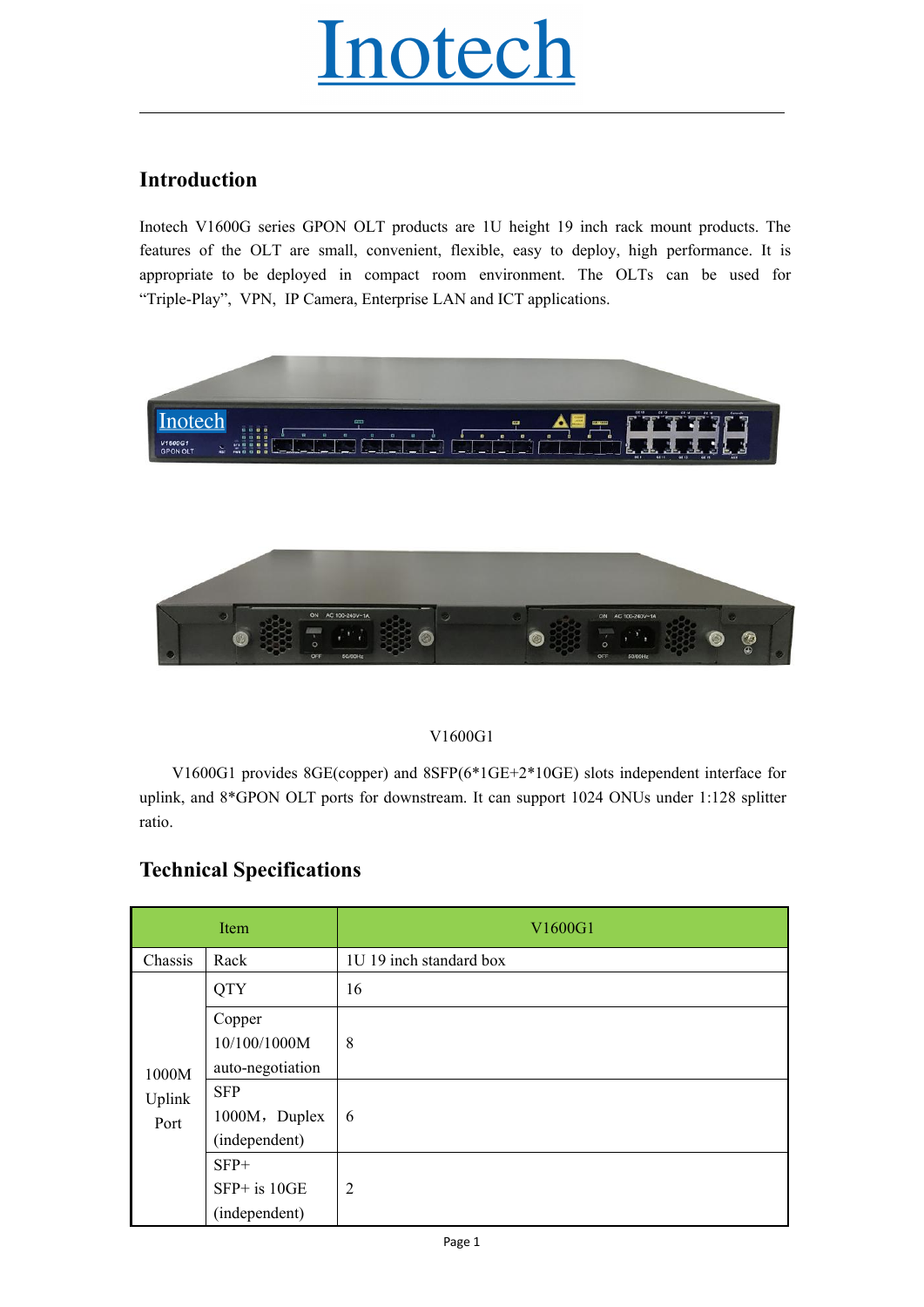|                        |                                    | <u>Inotech</u>                                                                                                                                                                                                                                                                                                                                               |
|------------------------|------------------------------------|--------------------------------------------------------------------------------------------------------------------------------------------------------------------------------------------------------------------------------------------------------------------------------------------------------------------------------------------------------------|
|                        | <b>QTY</b>                         | 8                                                                                                                                                                                                                                                                                                                                                            |
| <b>GPON</b>            | Physical<br>Interface              | <b>SFP Slot</b>                                                                                                                                                                                                                                                                                                                                              |
| Port                   | Connector Type                     | Class $B+/C+$                                                                                                                                                                                                                                                                                                                                                |
|                        | Max<br>splitting<br>ratio          | 1:128                                                                                                                                                                                                                                                                                                                                                        |
| Management Ports       |                                    | 1*10/100BASE-T out-band port, 1*CONSOLE port                                                                                                                                                                                                                                                                                                                 |
|                        | Transmission<br>Distance           | 20KM                                                                                                                                                                                                                                                                                                                                                         |
|                        | GPON port<br>speed                 | Upstream 1.244G, Downstream 2.488G                                                                                                                                                                                                                                                                                                                           |
|                        | Wavelength                         | TX 1490nm, RX 1310nm                                                                                                                                                                                                                                                                                                                                         |
| PON Port<br>Specificat | Connector                          | SC/PC                                                                                                                                                                                                                                                                                                                                                        |
| ion                    | Fiber Type                         | $9/125 \mu m$ SMF                                                                                                                                                                                                                                                                                                                                            |
|                        | TX Power                           | $+1$ ~+5dBm                                                                                                                                                                                                                                                                                                                                                  |
|                        | Rx Sensitivity                     | $-28dBm$                                                                                                                                                                                                                                                                                                                                                     |
|                        | Saturation<br><b>Optical Power</b> | $-8dBm$                                                                                                                                                                                                                                                                                                                                                      |
| Management Mode        |                                    | SNMP, Telnet , CLI, WEB                                                                                                                                                                                                                                                                                                                                      |
| Management Function    |                                    | Fan Group Detecting;<br>Port Status monitoring and configuration management;<br>Layer2 switch configuration such as VLAN, Trunk,<br>RSTP, IGMP, QOS, etc;                                                                                                                                                                                                    |
|                        |                                    | GPON management function: DBA, ONU authorization, ACL,<br>QOS, etc;<br>Online ONU configuration and management;<br>User management;                                                                                                                                                                                                                          |
| Layer2 Switch          |                                    | Alarm management.<br>16K Mac address<br>Support 4096 VLANs;<br>Support port VLAN and protocol VLAN;<br>Support VLAN tag/Un-tag , VLAN transparent transmission;<br>Support VLAN translation and QinQ;<br>Support storm control based on port<br>Support port isolation<br>Support port rate limitation<br>Support 802.1D and 802.1W;<br>Support static LACP; |
|                        |                                    | Page 2                                                                                                                                                                                                                                                                                                                                                       |